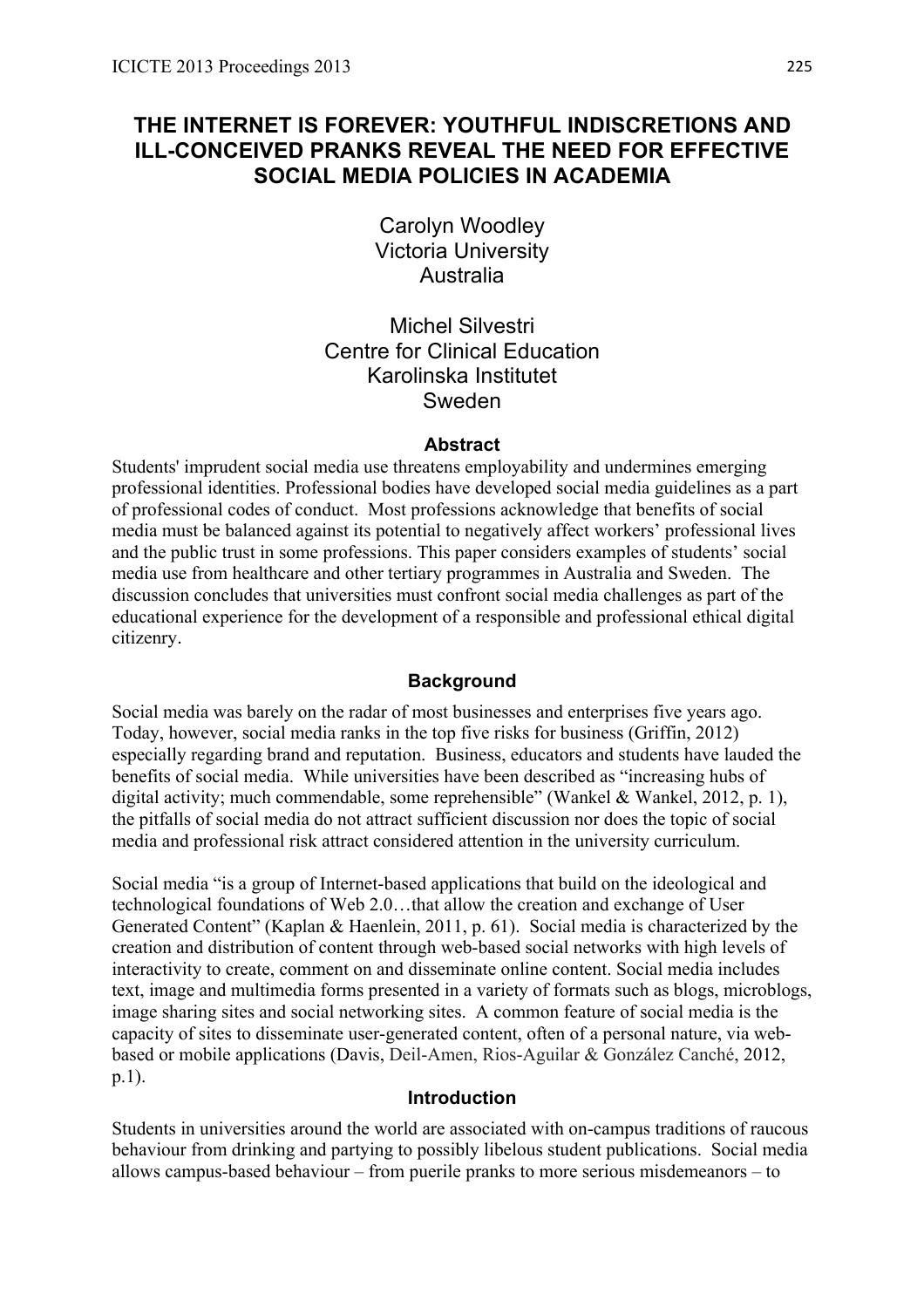reach an audience well beyond campus boundaries and to become very public, reasonably permanent and searchable over a person's lifetime. This paper examines the extent to which student social media behaviour has the potential to negatively impact on the professions they are hoping to enter. Might student online behaviour create reputational risk for professions? While much discussion around risk of social media focuses on what people post about others and possible breaches of confidentiality, privacy or common decency, this discussion primarily considers the impacts of students' own social media behaviour on professions and the societal bodies associated with them. The consideration has been spurred by instances of students of recognizable disciplines behaving badly online in ways that explicitly link them, even as novices, to particular professions.

So what are the professional problems that social media can exacerbate? Social media has seen 'mass personal publishing' (BITS, 2011) with the potential to reach millions of readers in a very short time. The potential of social media to have negative effects on the lives of individuals has been fairly well documented – often via the medium of social media. For years, there has been regular reporting of people who have been variously sacked, harassed, shamed or notoriously catapulted to fame because of behaviour that has been captured, discussed or disseminated via social media. Universities seem to be grappling not only with how to use social media for teaching, learning, marketing and communicating while minimizing risk, but they are also grappling with the extent to which they can influence student off-campus behaviour when it surfaces online. Boundaries of public/private, on-/offcampus and personal/professional are increasingly blurred by what is often called the changing norms of the blogosphere. Studies that have contributed to exploring "acceptable and unacceptable behavior online" (Hooper & Kalidas, 2012, p. 265) indicate that young people might have a clear idea of what is unacceptable behaviour online but are not as clear as what *is* acceptable.

### **Professional and Legal Context**

The potential for user-generated content to breach legal, ethical and social codes has lead to professional bodies around the world creating guidelines, codes and recommendations on the use of social media for their members. Some commentators have observed the changing norms of behaviour online with Spar (2001) likening cyberspace to the Wild West: "not a lot of rules or marshals in town" (Spar as cited in Wankel & Wankel, 2012, p.1). While the realm of social media seems unregulated, this is simply not true: the same laws apply online as they do in real life. Different laws do apply in different jurisdictions, and Stewart (2013) has countless examples of the same law being differently applied in the same country due to differing interpretations. But the consequences of online transgressions are certainly real for the people, who have been fined, fired, rendered unemployable or professionally discredited. It is important to stress that, while technology seems to be ahead of the law in respect of social media, technological newness "does not compel new laws, but it does mean existing laws need to be applied" (Short, 2012). Just as is the case with legislation, professional codes of ethics apply to any medium - including social media. However, many groups have perceived an urgent need to explicitly and specifically address the issue of ethics and codes of professional practice *online*. While it is true that social media behaviour is covered by legislation and guidelines and policies already in place in most institutions, there is a real need to explicitly link new forms of social media and existing polices and guidelines (Lenartz as cited in Wankel & Wankel, 2012). Most universities have Student Charters, Codes of Conduct, Information Technology Policies or specific Social Media Policies that cover social media use. Policies alone, however, are not sufficient.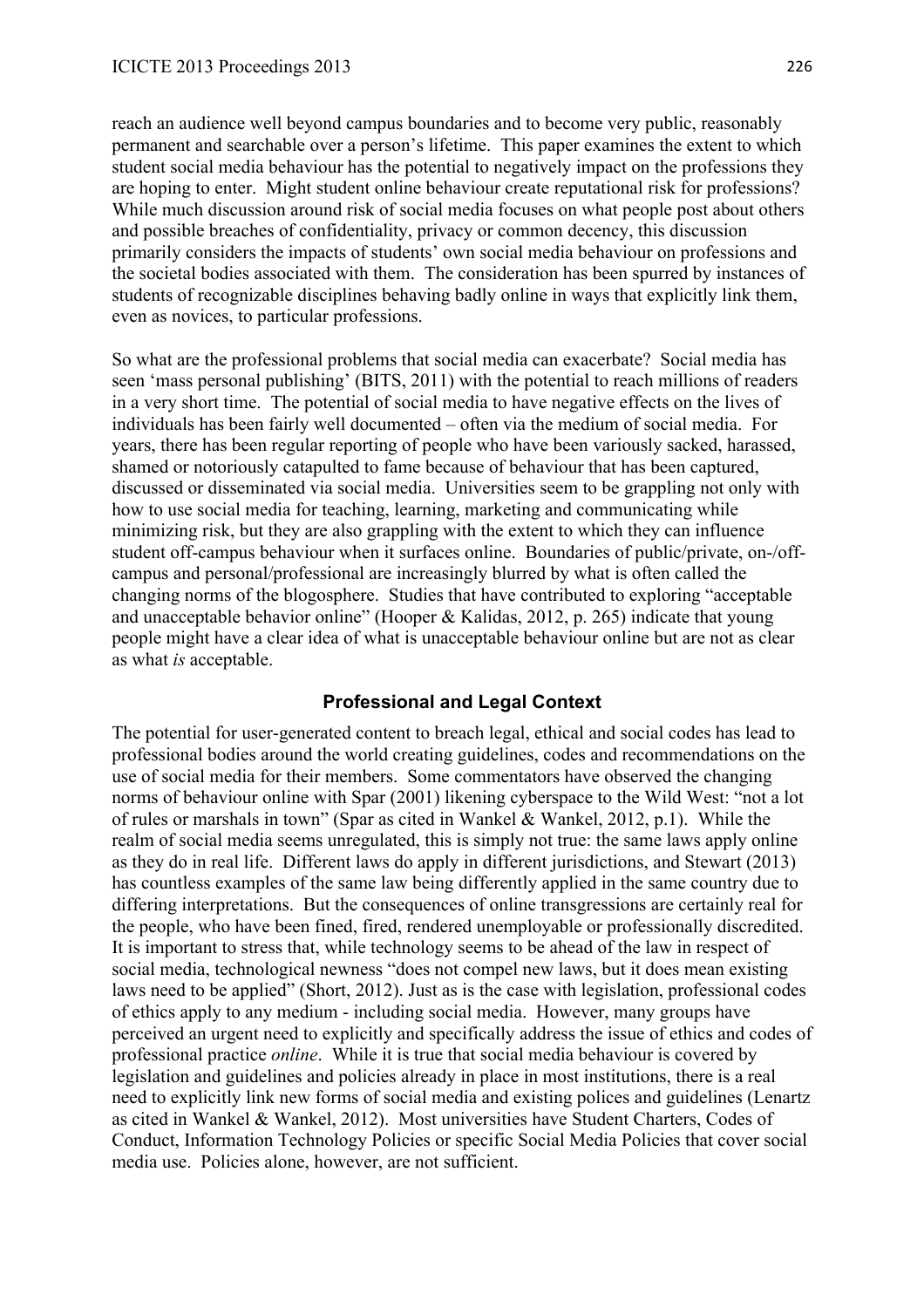Many reports, guidelines and policies stress that public perception of professions could be negatively or positively affected by social media, and that relationships between particular professionals and members of the public could be negatively or positively affected by social media. Many professions stress the need for all professionals to understand "the ethical and professional implications of online social networking" (International Bar Association, 2012, p.10). The Swedish Society of Medicine's *Advice to Doctors in the Use of Social Media* (2012) has specific and general advice: all posts on the Internet should be considered public; there is no anonymity on the Internet; and, once posted, information is always there. Both the Australian and British Medical Associations have developed social media guidelines that explicitly cover medical students and target junior doctors. In the legal profession, the Law Institute of Victoria (LIV) (2012) has published *Guidelines on the Ethical Use of Social Media*. The guidelines do not have the force of law, and lawyers must comply with the *Professional Conduct and Practice Rules 2005* and the *Legal Profession Act 2004*. The guidelines, then, serve as a reminder that "the informal nature of…social media" (LIV, 2012) exacerbates the potential for lawyers to bring the law into disrepute. Social media's potential to bring professions into disrepute is something that health professions have been quick to mitigate with social media advice. The Nursing and Midwifery Board (2010), the Australian Health Practitioner Regulation Authority (2012), the Royal College of Nursing (2011) and the Chiropractic Board of Australia (2012) all provide guidance about social media.

Sweden's internet connectivity is the envy of many nations: "Sweden has the top ranking in the UN ICT development index as well as the World Economic Forum's Network Readiness Index" (Swedish Institute, 2012). An estimated "97 per cent of people aged 12 - 44 use the internet on a regular basis" (Swedish Institute, 2012). Online, Swedes are protected by strong privacy legislation. The European Union Directive 95/46/EG (EU, 1995) concerning personal data and the right to privacy is implemented at a national level. Sweden's Data Inspection Board is clear that, under the *Personal Data Act 1998*, businesses and government agencies are seen as "data controllers" and are legally responsible for data on their official social media sites (Zeldin, 2010). Two examples from Sweden show that, despite tough legislation protecting people's privacy, social media seems to disinhibit users. In one case, a nurse was disciplined for posting photographs of a surgical procedure on Facebook (AP, 2008). More recently, the city of Gothenburg was in the news when an anonymous Instagram account posted 200 photographs of girls and boys aged 13 - 14 including their names and alleged sexual activity. A riot ensued. Cyberspace and the real world collided.

Defamation, privacy and confidentiality are covered by law and so, legally, people are limited about what they can say about others. Or, as in the cases above, people might be punished if they transgress existing laws. In addition to people having information, images or opinions posted about them by others, there is the different and increasing problem of "people... exposing personal information about themselves" (Solove, 2007, p. 2) with little sense of the risks involved. There is general agreement that people have a right to represent themselves. In the past this has been balanced by accepted ideas of privacy and a sense that individuals are allowed to act in ways that do not require public disclosure or accountability (Etzioni as cited in Solve, 2007, p. 71). Traditional ideas of privacy are challenged by new norms of information sharing. The word *oversharing* has entered our vocabulary and, naturally, the topic of oversharing has its own Twitter hash tag: #oversharing.

## **Oversharing at University and the Role of Universities**

The behaviour of students online has attracted much attention from schools and universities, governments and potential employers. Students' online behaviours are diverse and range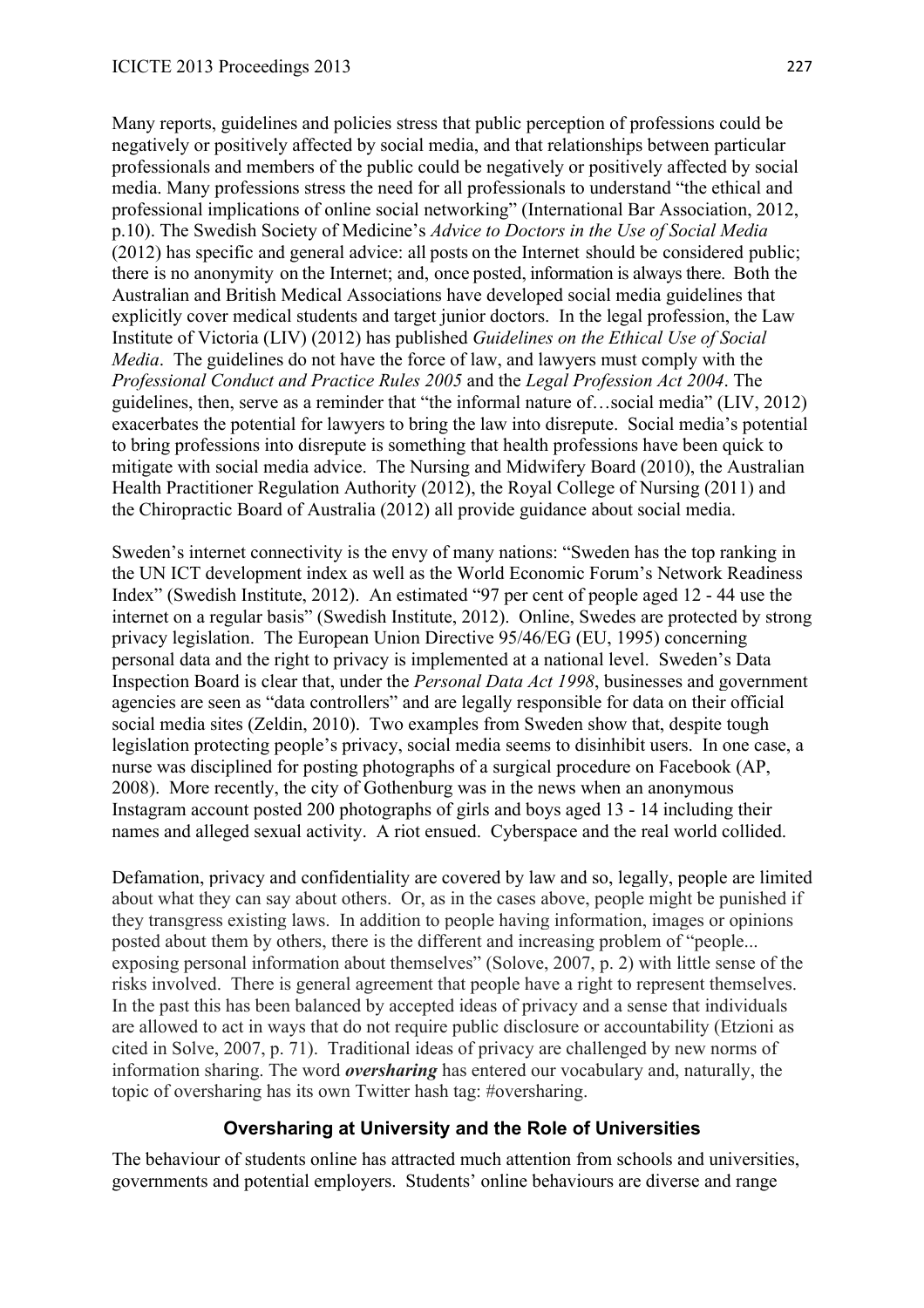from positive projects including social activism and peer support (Woodley & Meredith, 2012), other "academically purposeful activities" (Davis et al., 2012, p. 9), knowledge exchange and building cultural capital (Ryan, Magro, & Sharp, 2011) to less worthy uses of online technologies such as software piracy and other copyright-infringing activity (Liang, 2007), selling and buying essays (Coughlan, 2008), discovering ways to cheat plagiarism software (Fearn, 2011) and bullying (Solove, 2007).

Beyond the most basic peril associated with social media usage by students – that of simply being in front of a computer for lengthy periods with associations of time-wasting, anti-social behaviour or simply being distracted from study (Junco, 2011), far more serious but rarely addressed concerns about student behaviour online include privacy, oversharing and changing norms of behaviour (Solove, 2007): "Students are certainly aware that the information they post is 'public'; however, all may not recognize the full extent and possible consequence of this display" (Davis et al., 2012, p. 18). Rudman and Steenkamp's research (2012) documents examples of inappropriate disclosure of information by students. They note that respondents to their survey were aware of the risks of inappropriate behaviour online but only "implemented safeguards in a haphazard manner" (p. 400) to mitigate those risks.

### **Social Media and the Work Place**

Web 2.0 applications have "created particular hazards for public views of particular professions" (Greysen, Kind, & Chretien, 2010, p. 1227). Teachers, lawyers and medical professionals have been featured in a number of high profile cases that have seen people fired, fined and otherwise sanctioned for unprofessional online behaviour. In Australia, some workplaces have sought to ban staff using social media during work time or commenting on their place of employment. Attempts to stifle social media usage reveal anxiety about social media's potential negative impact on business. Abusive, sexist and racist comments about co-workers are the main problems at work but planking<sup>1</sup> (ABC, 2011), inappropriate photos that breach patient confidentiality (Associated Press, 2008) or even just too much information about one's 'private' life have featured in cases where social media and industrial relations collide. These cases show both a remarkable lack of awareness of the risks of social media or stunning lapses of judgement. Such cases show why Facebook, with the expressed mission of making the world more open and connected has been likened to "a stupidity X-ray" (McKinney, 2011).

### **Social Media and the Professions**

Globally, professions are policing the behaviour of individuals who are deemed to bring the profession into disrepute through social media. Breaches of patient or client confidentiality and breaches of privacy provide concrete examples of professionals breaking professional codes or even laws. But there are also more nebulous online behaviours that, multiplied, amplified and decontextualised by various peregrinations through the internet, could have damaging consequences – not for the individual who can be seen as somehow misguided, foolish and an aberration within their profession – but for the whole profession. Some professions have urged their members to consider their personal reputations before posting anything online in a professional take on the 'Think Before You Post' campaigns that have operated in North America, Australia and England as part of a broader *cybersmart* agenda. However, professional bodies are concerned to expand that concern for an individual's reputation to examine how hundreds of posts linked to particular professionals might reflect on the entire profession: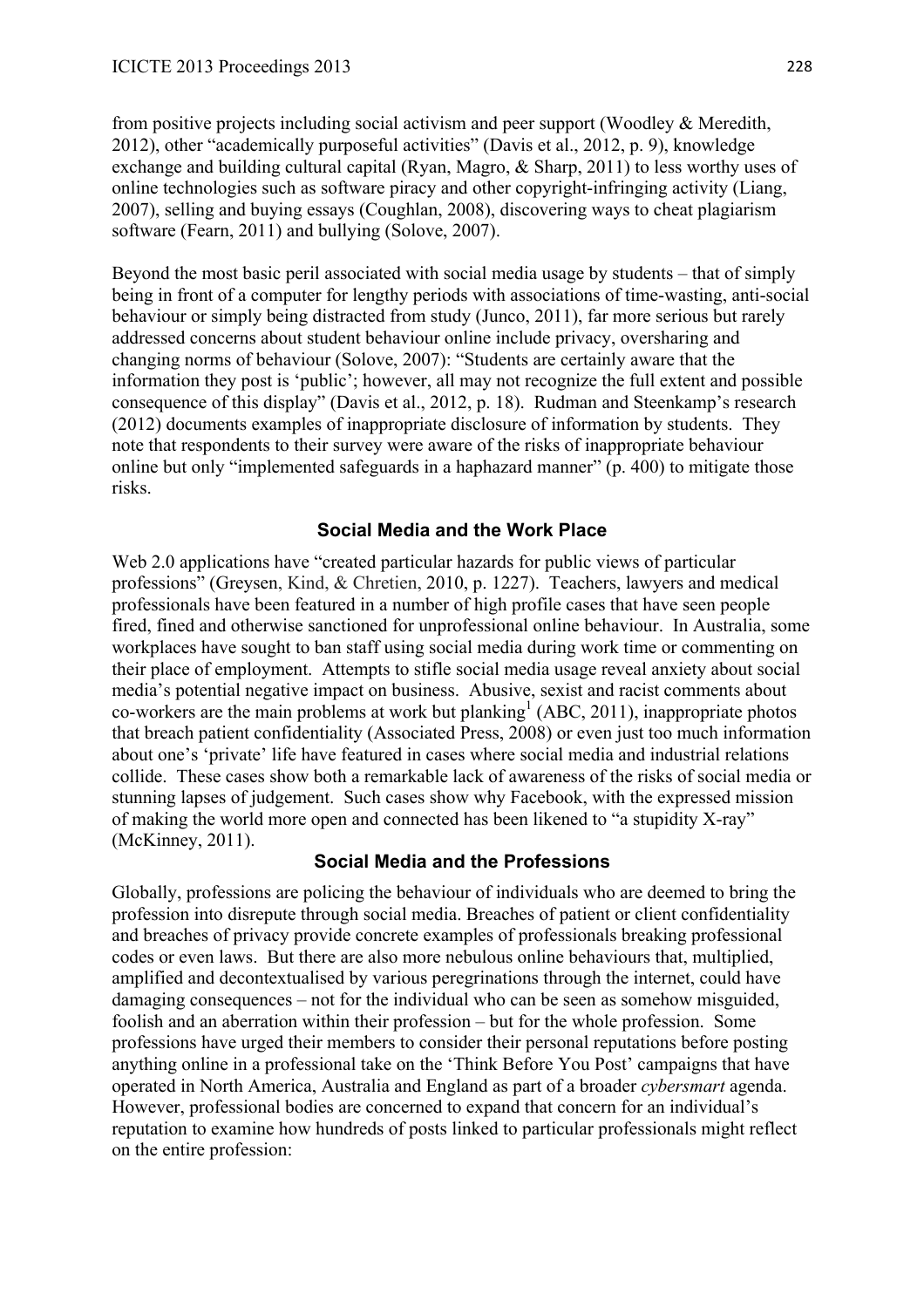Thus, the concept of 'think globally, act locally' applies to [professional] behavior online in the same way it applies to human behavior in relation to the environment; each individual [professional] should develop a greater consciousness of the potential impact of their online actions for the entire profession. (Greysen et al., 2010, p. 1227)

Professions seem particularly concerned by a blurring of public and professional lives that is amplified by social media and especially aggravated by the architecture of social media platforms which collapse separate social groups that, in real life, might never interact (Solove, 2007). Users need to understand that social media has a multi-audience nature but that most platforms operate in a way that "serves all audiences together" (Hooper & Kalidas, 2012, p. 266). Even if users understand that different audiences require different behaviours, the architecture conflates activity to one audience.

The blurring of personal and professional identities in social media creates hazards for professionals and students. Many universities are working through these unprecedented challenges. The professions, too, are working out how to use social media to share their knowledge, advocate for their clients or patients and better inform the public about the services, programs and information available. For example, a recent social media campaign in the UK was designed to educate the public about the appropriate use of the Emergency Department of Hospitals. General comments from participants who worked in hospitals were fine but some tweets were "hazardous" in that they described "Patients with chest pains and internal bleeding...real emergencies" (McCartney, 2013). Some tweets ridiculed patients for panicking and misusing the Emergency Department. Given the public nature of the tweets from identifiable hospitals, patients could conceivably identify themselves.

Professionals have always discussed clients or patients with other professionals – seeking collegial advice and using colleagues as a sounding board. When such conversations happen online, it is simply not possible to ensure confidentiality (Chretien, Farnan, Greysen & Kind, 2011). In the US, the American Medical Association (AMA) suggests that doctors should separate professional and personal content online and "recognize that actions online and content posted may negatively affect their reputations among patients and colleagues, may have consequences for their medical careers (particularly for physicians-in-training and medical students), and can undermine public trust in the medical profession" (AMA, 2011, p. 6). A blog post in Australia on *Nurse Uncut* (managed by New South Wales Nurses and Midwives Association) shows the tension between the advocacy potential of social media and its capacity to threaten public trust in the nursing profession. Consider the themes of the blog post "A Disability Nurse Speaks Out." Might these comments create uncertainty in the public about the levels of care they receive?

Disability nurses are... often stressed…We are so short staffed we rely on casual nurses to take up the vacancies…We have huge potential for medication errors due to the number of medications disability clients require. I know most of the hundreds of clients in this centre… The MO [Medical Officer] was asking me about their conditions, but because I hadn't worked with these clients for several months, I had to find an AiN [Assistant in Nursing] who had. There are no other RNs [Registered Nurses] on unit. There was no EEN [Endorsed Enrolled Nurse] on unit. We were lucky today; a regular AiN was on duty to supply the information (New South Wales Nursing & Midwifery Association, 2012).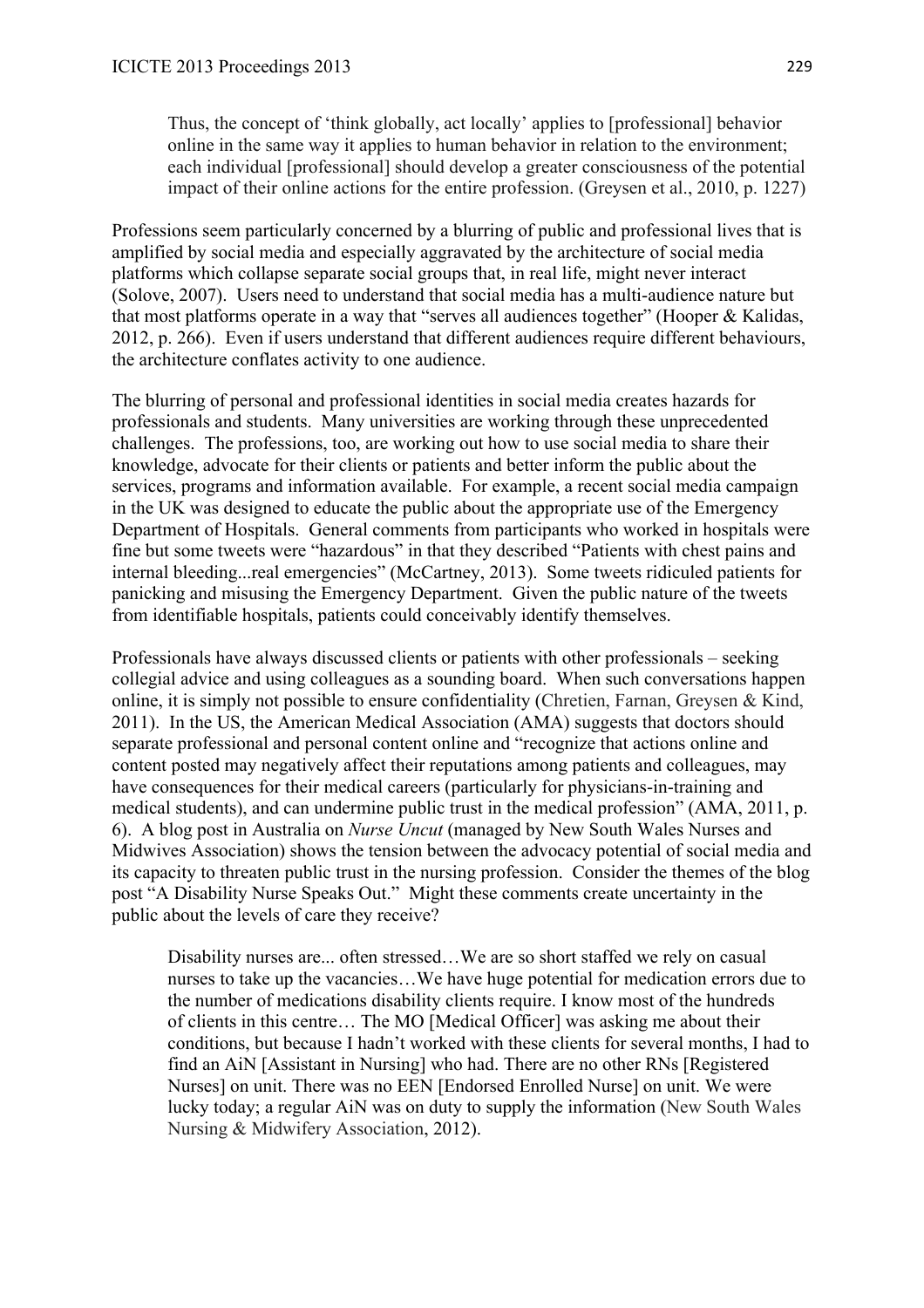This blog highlights an issue of professionalism: professionals must be able to critique their profession with a view to improving it, but might some online behaviours threaten the public's faith and trust in the profession?

## **Methodology**

The case studies under review provide three examples of tertiary students using social media – a personal blog, YouTube and Facebook. They are cases that the authors have experienced first-hand and that galvanized the need for more explicit policies in the authors' respective educational settings. That examples of similarly problematic behaviour could be found in different discipline areas, in different institutions and in different countries not only gestures to the global nature of some challenges created by social media but also highlights that educational institutions and legislation need to focus on teaching students the principles of professional behaviour irrespective of technology or the geographic location. The blog, YouTube and Facebook examples show how student use of social media could involve reputational risk for students, the university and the professions for which students are studying. The cases studies are examined for offensive content that links students to discipline areas, professional practice, actual workplaces and particular universities. The cases are considered within the legal contexts of Sweden and Australia in relation to freedom of speech, privacy and harassment. The first two examples demonstrate how blogs and videos may be used by students in ways that could offend the public and possibly cause a negative impact on the public trust in health care and health professionals. The third case is a more generic example of social media use that shows how publicly visible studentadministered Facebook sites might adversely impact the reputations of individual students and a university. While the sites of the case studies are currently active, the URLS have not been provided because, although students may be oblivious to or uncaring of the reputational risks their behaviours pose to their own long-term employability, their respective institutions and their professions, the authors are not.

## **Case Study One: A Nursing Student's Blog**

A nursing student has a personal blog in which she describes her daily life. Her studies at a named institution are sometimes described starting from 2009. The blog site, which was created and published on a platform hosted by a daily journal in Sweden, is still online (March 2013). Many of the student's blog posts contain aspects of her nursing courses and include text and photos of classes that were probably taken with a mobile phone. Several blog posts touch upon an occasion where the student performed independent exercises in the Clinical Training Centre (CTC) of the University Hospital. Due to the number of students, the nature of the exercises and the expected levels of students' skills, lecturer supervision was infrequent. The student's blog site shows activity from the CTC that includes her and fellow students during training. One blog post captures aspects of training in intimate patient hygiene. While these exercises were performed on mannequins or anatomical models, the student in question has published photographs that focus on anatomy in a way that clearly intends to sexualize and/or ridicule the situation. These activities were undertaken in 2009. Comments have been posted below the blog. Many blog posts are quite innocent and may even be seen as pedagogical or informative but a couple of blog posts have a somewhat erotic character with inappropriate language commenting on the photos of students handling artificial genitalia. A comment to one of the blog posts, signed by "clinical supervisor," recommends the removal of offensive blog posts, adding that this behaviour is not appropriate for a nurse and that respect for patients must be shown in clinical exercises as in hospital. The posts have clearly not been removed.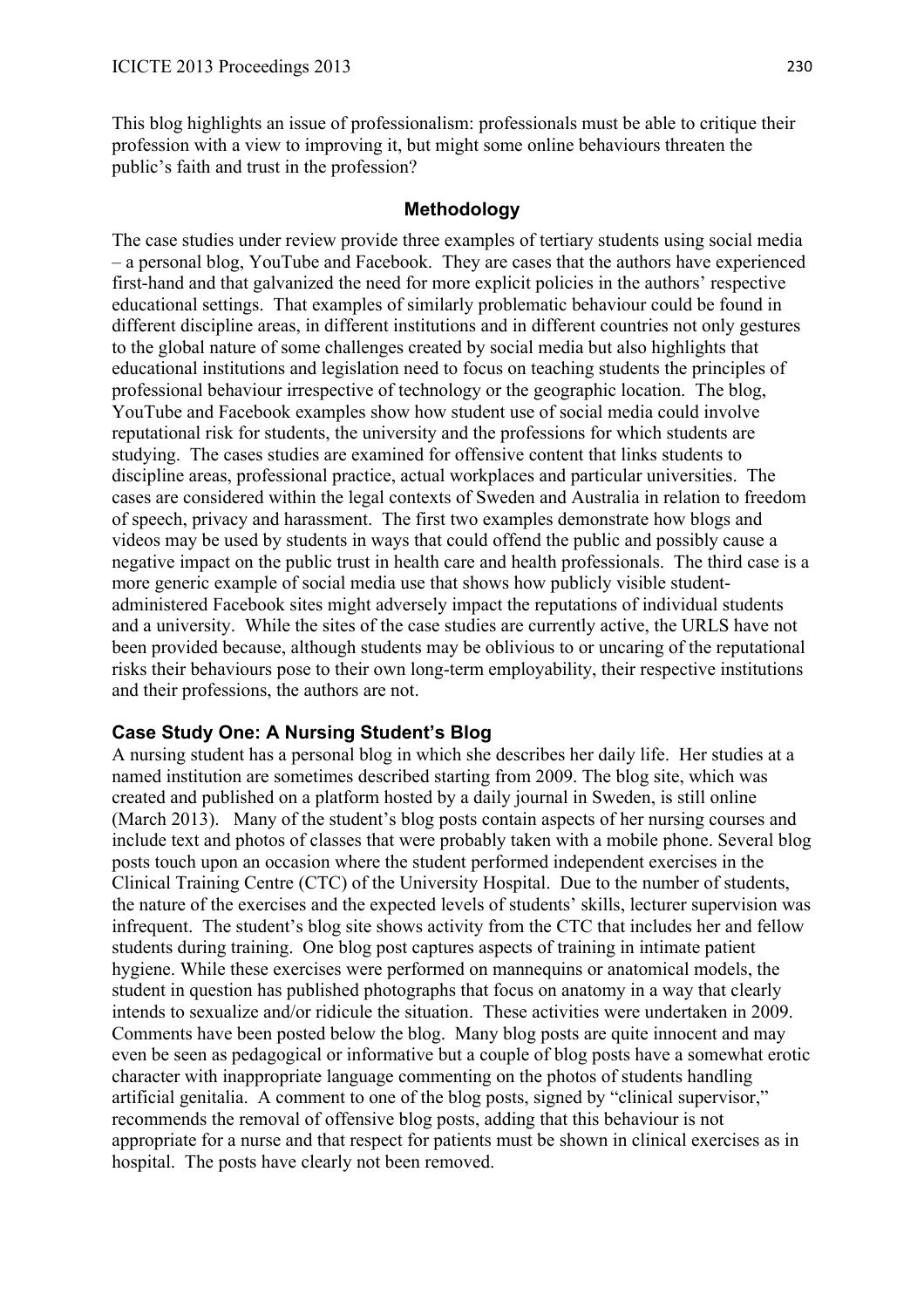### **Case Study Two: Student Doctors on YouTube**

A number of students in a Medical Doctors Programme in Sweden produced a film in the hospital where they were training. The film seems almost professionally produced and was uploaded to YouTube in 2011. Due to reactions from the hospital and the programme's management, the film was removed from YouTube for a short period but is now available. The filmmakers apologise for the time the video was unavailable and express the hope that the film will now be available forever. Judging from comments, the video seems to be popular with some viewers who are possibly peers. The film is in some respects a darkly comic response to rumors of bullying amongst medical students. As new trainee doctors arrive at the hospital, old hands greet them by beating them up, stealing their things and treating them with contempt. A training montage follows – and we see the student doctors hardening up, getting fit and punching lockers in a rigorous and funny training regime. Even so, the film contains hyper violent scenes within the hospital environment. Authentic hospital logos are seen on uniforms and actual name badges from the hospital are used. When the trainee doctors exact revenge, it is particularly violent – guns, knives and even a police steel expandable baton feature in attacks that are shocking despite the amateur status of the filmmakers. More worrying is that some scenes may be seen as promoting racism.

### **Case Study Three: Students Stalking on Facebook**

Most Australian universities are associated with unofficial Facebook sites that follow the "stalker space" model. Stalker space Facebook sites appropriate university logos but are not official university Facebook sites. These spaces differ considerably depending on the administrator of the site and the university's approach to social media. The "stalker space" associated with one Australian university currently looks tame enough with posts about events, warnings of parking inspectors and occasional personal comments about people hogging photocopiers, bad teaching or someone's lack of staircase etiquette. It has over 5,000 Likes and one recent post welcomes two new named administrators who have "taken up the sceptres of spam-banishment and the crowns of crowd control" (ANU Stalkerspace, 2011). This site takes moderation seriously. While most student-led Facebook sites seem to be judiciously administered, when they are not, the results are extremely negative for students and institutions. One "stalker space" Facebook site, while covering the usual memes, events, selling books and volunteering opportunities, also regularly sees a small core of anti-social behaviour from a handful of students that could be regarded as libelous, menacing, discriminatory or even criminal. Both students and staff have been described and named in offensive ways. In one exchange, a student in the library was threatened online with physical violence and another student volunteered to film the threatened attack. In another exchange, a male student described in detail what he would like to do to a female student. When another male student offered the opinion that these postings were offensive and constituted a crime under Victoria's *Crimes Act 1958*, several other students then threatened him for interfering. The main offender in this exchange is a student who has a Facebook site with no privacy settings in use, names himself as a student of the university and names his areas of discipline expertise. His language is aggressive and offensive. His comments about females are sexual, anatomical and sexist. Suggestions from other students that he modify his behaviour are met with further aggression.

### **Discussion**

In all three cases, students are clearly linked to identifiable educational institutions. Student names are sometimes clearly evident. The identities of educational institutions are reinforced by identifiable images, dialogue and text. All cases provide examples of online behaviour that raises legal and ethical issues in relation to other students by photographing them (in the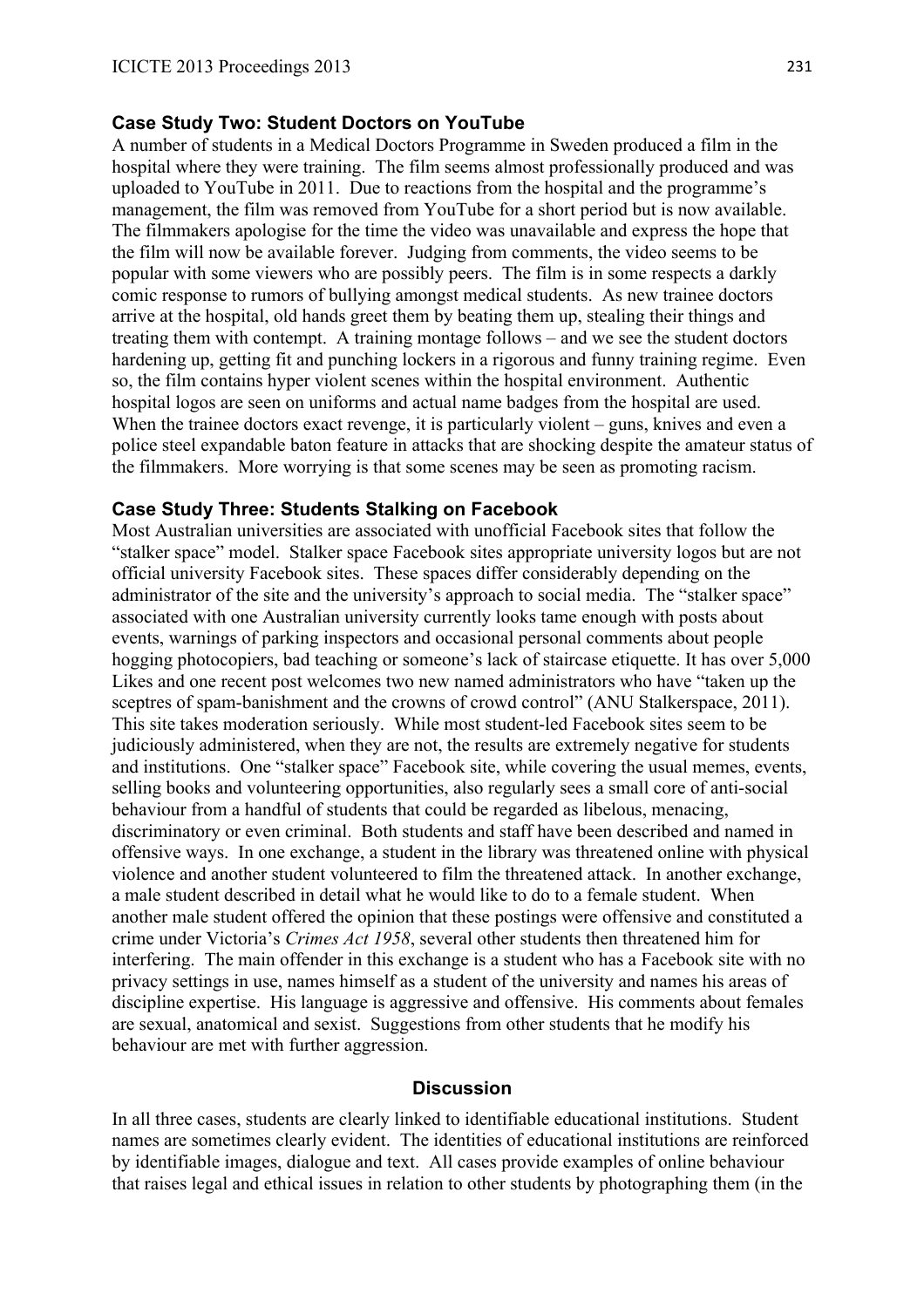blog), threatening them (in the video) and offensively depicting or threatening them (on Facebook). The language of many of the Facebook posts would generally be considered offensive. The photograph of the nursing student on her blog – with pierced tongue extended, hands and long blue nails posed in a 'devil's salute' – is fine for a personal blog but the juxtaposition of this image alongside images of clinical learning renders it unprofessional. So might this user-generated content damage the public perception of tertiary students, of particular institutions or even affect the public's trust in the professions?

None of the blog posts in the case of the blogging nursing student shows any patients. Nonetheless, a basic principle of teaching in the health professions is that clinical training is regarded as a fully clinical environment with the same rules as hospital wards as it serves to develop a sense of professionalism in students. The recent case of a Swedish nurse (AP, 2008) who was disciplined for taking photographs during surgery renders the idea of personal blogs from a health professional's work place foolhardy. Such behaviour is likely to diminish trust between patients and health professionals. Patients must have trust in a professional, confidential service that does not judge them, sexualize them or ridicule them (McCartney, 2013). Blogs from or about the workplace risk both professionalism and confidentiality.

The case of the YouTube video involves a group of students whose ideas of what is culturally and professionally appropriate are clearly at odds with hospital management, some hospital employees and perhaps the wider public. Some employees reacted forcefully to the footage, urging the hospital management to have it removed from the Internet. Is this example just a matter of different tastes in humour or are there more serious issues at stake? Certainly, in Australia, students would need management approval before filming in a hospital, they might be charged with trademark infringements for their use of hospital name badges, and they could possibly be disciplined under a Student Charter that requires students to "Respect all University staff, property and facilities" and treat "other students with respect" (Victoria University, 2011, p. 4). However, such a draconian response to the video might be heavyhanded. Appealing to students' self-interest, their long-term employability might be more effective along with an appeal to their emerging sense of professionalism.

In Australia, stalker spaces have arisen in the shadow of official university online presences. The term *stalker space* itself has its origins in the MySpace platform and makes reference to online spaces that contain confidential information and photos of nudity or compromising behaviour. Contemporary university stalker spaces are typically Facebook groups, run by named, identifiable students. The extent to which a university can control activity on a stalk space is interesting: an aggressive attempt at control would create a social media backlash but ignoring some behaviour might amount to negligence. Australian universities stalker space Facebook sites have been depicted as sinister; note one site's motto: ''Stalk, prey, love'' (Buchanan, 2011). It is clear that universities have a duty of care to both its students and staff that may not even be aware that they are being named, defamed or threatened in this space.

Bad behaviour online is sometimes explained by environmental features of cyberspace; in particular, the assumed anonymity that participants feel can give rise to a sense that there are "no consequences or accountability" (Ritter as cited in Wankel & Wankel, 2012, p. 29) for online comments. However, in our case studies, anonymity is not a feature: that is, students are in the public domain and they are identifiable by their name, photo/image as well as other identifying information such as their course and institution. The stalker space example supports Ritter's (2012) observations about real world gendered behaviours: "Men are more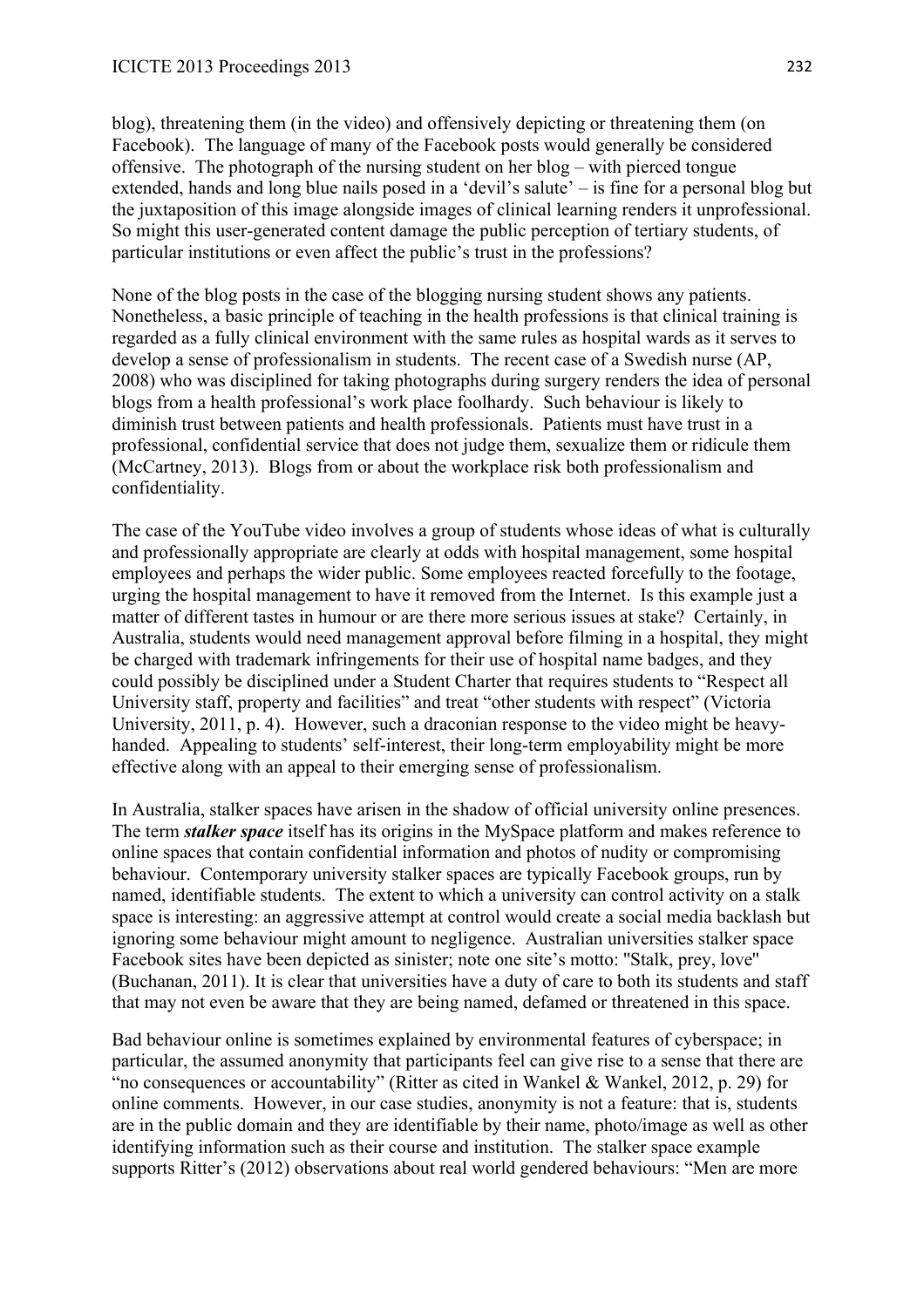likely to act in an aggressive, argumentative, and power-oriented manner online" (p. 28). Bravado and hypersexuality evident in the Facebook posts show the extent to which the university has done nothing to protect women or promote anti-discriminatory culture. Left unmanaged, such a site "sets the stage of the creation of an environment that allows and encourages prejudice, discrimination, and harassment" (Ritter, 2012, p. 29). Could such behaviour persist in students' professional lives? Will it lessen their chances of becoming professionals?

Rightly or wrongly, recruiters are increasingly using social media to vet applicants: as "a quasi-public forum in which what you say attaches very strongly to your identity" (Madrigal, 2011), it is reasonable to consider social media sites as part of the recruitment process. Students need to take their current digital selves seriously for the sake of their future careers: they need to know that as well as companies scrutinising applicants' social media presence in a general check-up on the Internet during the recruitment process, some employers also demand social media passwords at interview.

### **Conclusion: Digital Citizens**

Regular examples of employees being fired due to social media activity have not deterred some students who remain oblivious or uncaring as to the personal and professional dangers of exhibitionist, offensive or even illegal online behaviour. Educational institutions need to adopt a combination of approaches to address the changing norms of the blogosphere and guide students to act in ways that are professional, collegial and respectful. While universities may be congratulating themselves on their various forays into social media, concerns about "cyberbullying, personal branding, unplugging and balancing the personal with the professional" (Ramspott, 2013) suggest that digital identity development must become central to the university curriculum. It is not sufficient to mention privacy settings during orientation activities or to react when inappropriate behaviour comes to light. Nor is it sufficient to offer electives in digital citizenry or extra-curricular sessions on 'personal branding' to enhance employability. Where possible, curriculum in areas such as law, medicine, nursing and teaching should use professional codes of conduct and social media guidelines as the basis for teaching and fostering digital identity development. Universities in the UK seem to be offering resources, professional development sessions and advice to students about managing their online reputations. The University of Central Lancashire (UCLan) says that "teaching methods [must] evolve and adapt to provide students with the skills of digital and social media" (Gill, 2012) that are specific to their intended professions.

While UCLan's course "Brand You" assists with identity management online, universities have a broader responsibility to ensure that students have the skills to succeed in the digital world. Responsible digital citizenry needs more than extra-curricular programmes or electives. It requires structured integration into the curriculum: "Institutions should be teaching students about the importance of context in online communications, the fluidity of privacy, awareness of nuance, and the power of community-building through social media" (Stoller, 2012). Solove (2007) and others (Australian University Cyber bullying Research Alliance (AUCRA), 2010) have noted that offensive, criminal and dangerous online behaviour requires legal, technological and educative solutions. Business organizations, professional bodies (International Bar Association (IBA), 2012) and universities need students and would-be professionals to undertake training to ensure that they understand the legal and policy context in which they operate, what is and what is not appropriate behaviour online as well as basic cyber safety strategies. Social media highlights the need for a different set of knowledge and skills in the employability debate. Students need to understand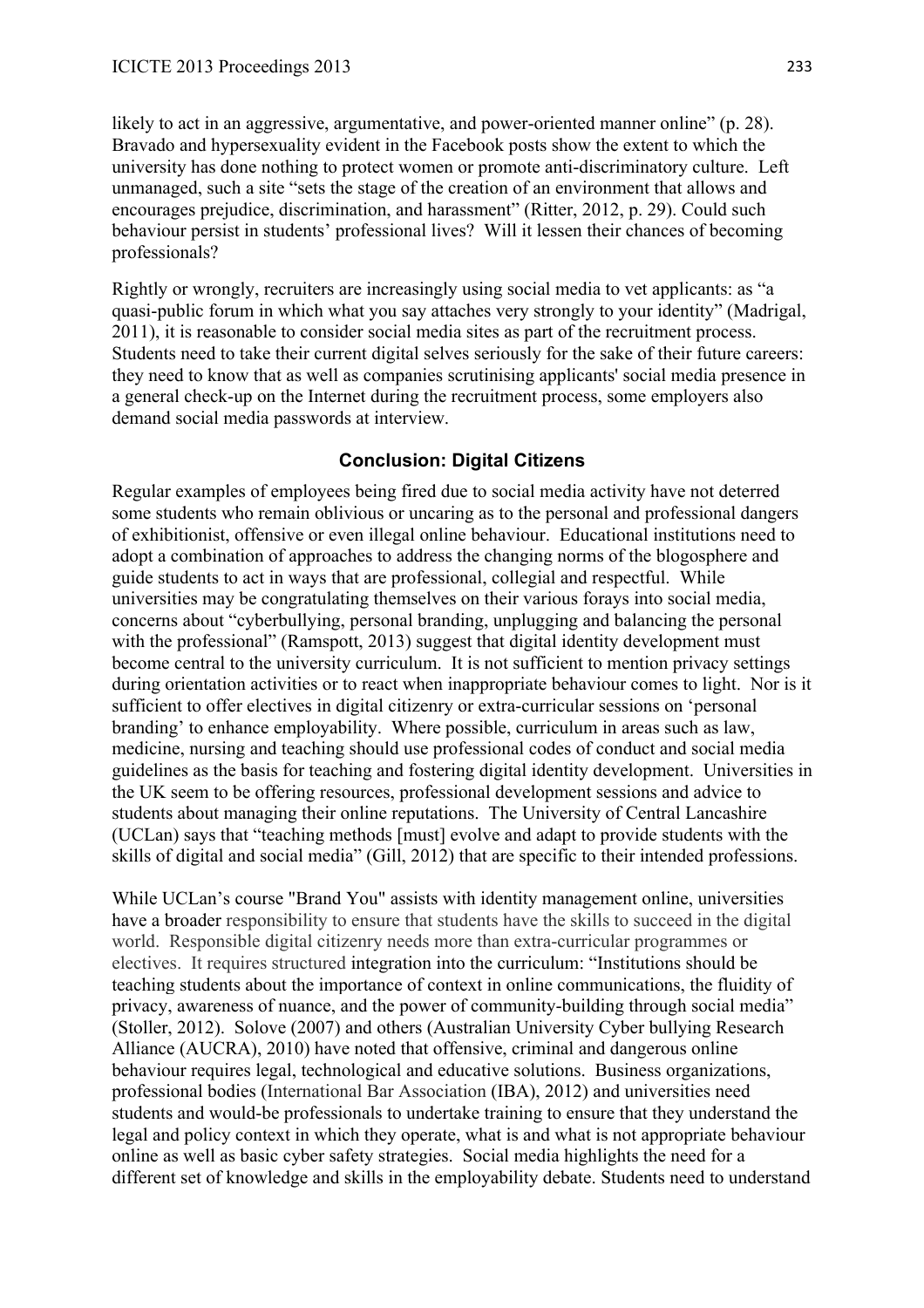the legal context of the online environment; courses must embed Web 2.0 media literacy skills. University courses need to take more responsibility in facilitating citizen 2.0 competencies (Alam & McLoughlin, 2010) but universities need to develop these competencies within an explicit legal and policy context. As various commentators have noted, the new norms of the blogosphere are currently being negotiated. During the transition, students need guidance.

### **Note**

1. The fad of planking – lying flat like a plank of wood, taking photographs and videos of oneself in unlikely or dangerous locations and then uploading those images online – has led to one death in Australia and sackings and investigations of people planking in the workplace. In the UK, seven doctors and nurses were suspended for planking on duty. They posed on resuscitation trolleys, a ward floor and a helipad and created health and safety risks, infection control risks and violated codes of conduct (Savill, 2009). The Facebook page, The Secret Swindon Emergency Department Group, was not so secret.

### **References**

- Alam, S. L., & McLoughlin, C. (2010). Using digital tools to connect learners. In C. H. Steel, M. J. Keppell, P. Gerbic, & S. Housego (Eds*.). Curriculum, technology & transformation for an unknown future. Proceedings of ascilite 2010*. Sydney, Australia. Retrieved from http://ascilite.org.au/conferences/sydney10/procs/Alam-full.pdf
- American Medical Association (AMA). (2008). Council on Ethical & Judicial Affairs. Opinion 9.124 - Professionalism in the use of social media. *Code of Medical Ethics, 2012-2013*. Chicago: Author. Retrieved from www.ama-assn.org/ama/pub/physicianresources/medical-ethics/code-medical-ethics/opinion9124.page
- ANU Stalkerspace. (2011). ANU Stalkerspace. [Facebook site] Retrieved from www.facebook.com/anustalkerspace/posts/253651254681764
- Associated Press. (2008, August 11). Swedish nurse put surgery photos on Facebook. *USA Today*. Retrieved from http://usatoday30.usatoday.com/news/world/2008-08-11- 3742971419\_x.htm
- Australian Broadcasting Commission (ABC). (2011). Pair fined for planking at work. Retrieved from www.abc.net.au/news/2011-09-08/pair-face-court-overplanking/2876226
- Australian Nursing Federation. (2011). What you need to know about social networking. Poster. Retrieved from www.anfvic.asn.au/multiversions/39549/FileName/ Social networking poster web.pdf
- Australian University Cyber bullying Research Alliance (AUCRA). (2010). Submission to the Joint Select Committee on Cyber-Safety, Submission No. 62.
- BITS/The Financial Services Roundtable. (2011). *Social media risks & mitigation*. Retrieved from www.bits.org/publications/security/BITSSocialMediaJun2011.pdf
- Buchanan, R. (2011). Navigating the net like a digital native. *The Age*. Retrieved from www.theage.com.au/opinion/societyand-culture/navigating-the-net-like-a-digital-native-20110618-1g946.html#ixzz25Nokfuvz
- Chiropractic Board of Australia. (2012). Social Media. Newsletter April. Retrieved from www.chiropracticboard.gov.au/News/Newsletters/April-2012.aspx#socialmedia
- Chretien, K.C., Farnan, J.M., Greysen, S.R., & Kind, T. (2011). To friend or not to friend? Social networking and faculty perceptions of online professionalism. *Academic Medicine, 86* (12), 1545-1550.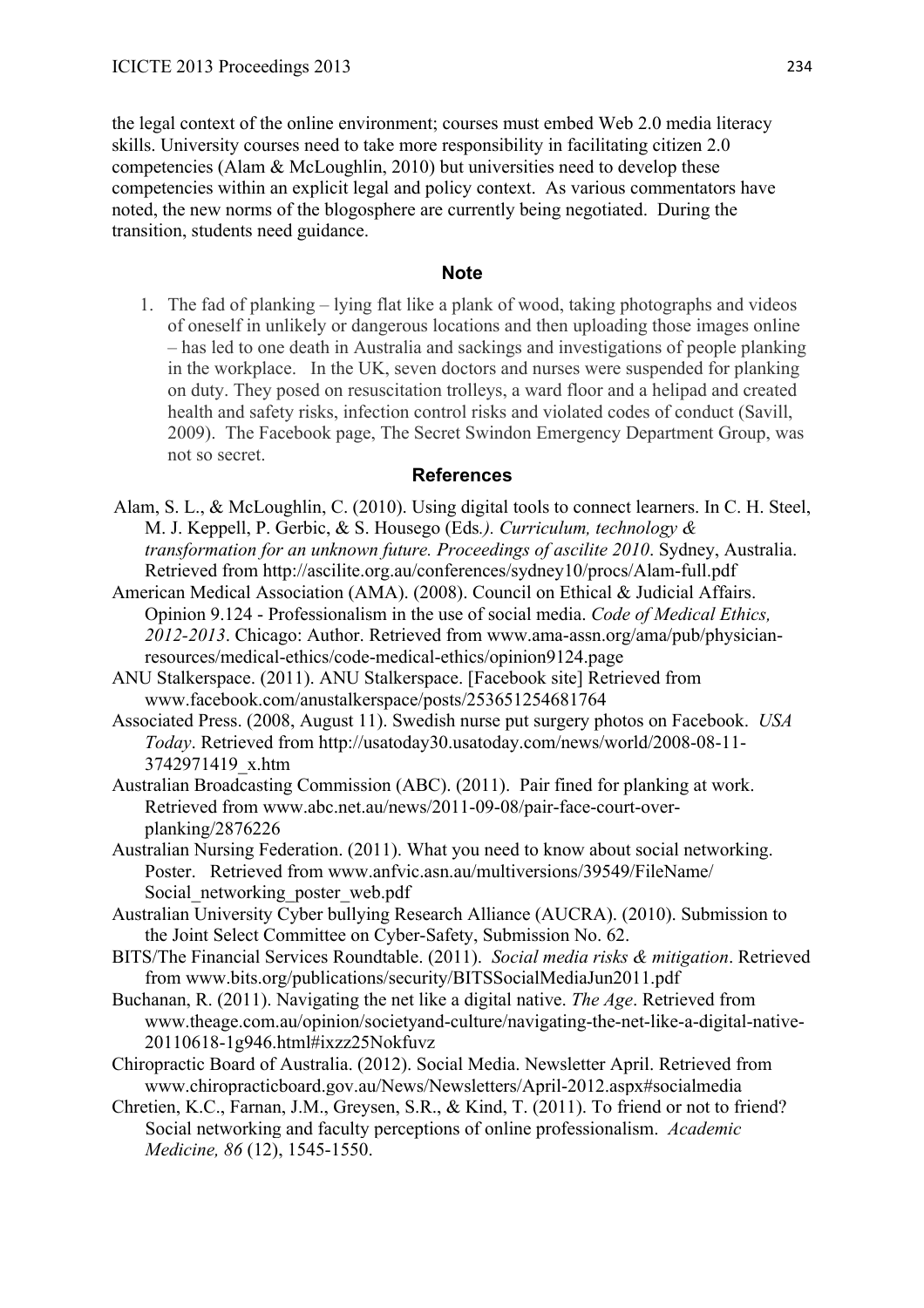- Coughlan, S. (2008). Overseas students 'buying essays'. *BBC News*. Retrieved from http://news.bbc.co.uk/2/hi/uk\_news/education/7275452.stm
- Davis, C.H.F., Deil-Amen, R., Rios-Aguilar, C. & González Canché, M.S. (2012). *Social media & higher education: A literature review & research directions*. Arizona: University of Arizona & Claremont Graduate University.
- European Parliament and the Council of the European Union (1995). Directive 95/46/EG of the European Parliament and of the Council of 24 October 1995 on the protection of individuals with regard to the processing of personal data and on the free movement of such data http://eur-lex.europa.eu/LexUriServ/LexUriServ.do?uri=OJ:L:1995:281: 0031:0050:EN:PDF
- Fearn, H. (2011, January 20). Plagiarism software can be beaten by simple tech tricks. *Times Higher Education Supplement*. Retrieved from www.timeshighereducation.co.uk/story.asp?storycode=414881
- Gill, S. (2012). Using social media to boost student employability. [Blog post] Retrieved from http://sony vaionotebookreviews.blogspot.com.au/2012/10/using-social-media-toboost-student.html
- Greysen, S.R., Kind, T. & Chretien, K.C. (2010). Online professionalism and the mirror of social media. *Journal of General Internal Medicine*. *25*(11), 1227–1229.
- Griffin, J. (2012, October 9). Social media ranked as a top source of risk. *The Australian*. Retrieved from www.theaustralian.com.au/media/opinion/social-media-ranked-as-a-topsource-of-risk/story-e6frg99o-1226468478717
- Hooper, V., & Kalidas, T. (2012). Acceptable and unacceptable behaviour on social networking sites: A study of the behavioural norms of youth on Facebook. *Electronic Journal Information Systems Evaluation*, *15*(3), pp. 259-268.
- International Bar Association (IBA). (2012). The impact of online social networking on the legal profession & practice. Retrieved from www.ibanet.org/Document/Default.aspx? Document Uid=17FE9002-CE56-4597-9B9D-FF469F39BEEF
- Junco, R. (2011). The relationship between frequency of Facebook use, participation in Facebook activities, and student engagement. *Computers & Education*, *5,* pp. 162–171.
- Kaplan A.M. & Haenlein M. (2010). Users of the world, unite! The challenges and opportunities of social media. *Business Horizons*. *53*(1): 59-68.
- Law Institute of Victoria. (2012). *Guidelines on the ethical use of social media*. Retrieved from http://www.liv.asn.au/PDF/For-Lawyers/Ethics/2012Guidelines-on-the-Ethical-Use-of-Social-Media.aspx
- Liang, Z. (2007). Understanding Internet piracy among university students: A comparison of three leading theories in explaining peer-to-peer music downloading. Retrieved from http://gradworks.umi.com/33/00/3300088.html
- Madrigal, A. (2011). What you shouldn't post on your Facebook page if you want a job. *The Atlantic*. www.theatlantic.com/technology/archive/2011/10/what-you-shouldnt-post-onyour-facebook-page-if-you-want-a-job/246093/
- Minocha, S. (2009). *A study on the effective use of social software by further & higher education in the UK to support student learning & engagement*. Retrieved from http://www.jisc.ac.uk/media/documents/projects/effective-use-of-social-software-in-educationcasestudies.pdf
- *McCartney, M. (2013).* Tweets from the emergency department*. BMJ*. 346: f54*.* Retrieved from www.bmj.com/content/346/bmj.f54
- McKinney, L. (2011). 6 scientific reasons social networks are bad for society. [Blog post] www.cracked.com/blog/6-scientific-reasons-social-networks-are-bad-society/
- New South Wales Nursing & Midwifery Association. (2012). A disability nurse speaks out. *Nurse Uncut*. www.nurseuncut.com.au/a-disability-nurse-speaks-out/